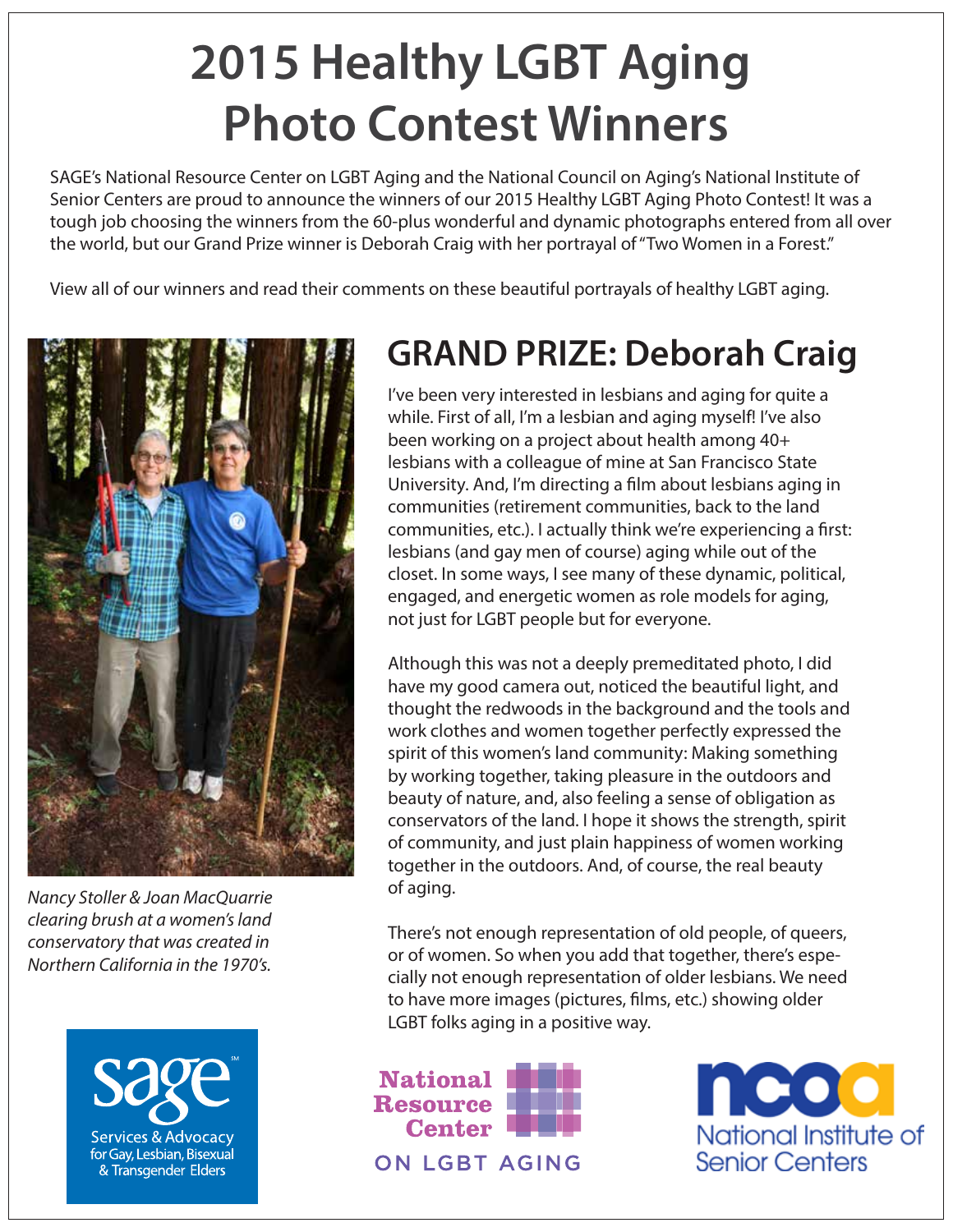# **2015 Healthy LGBT Aging Photo Contest Winners**

#### FIRST PRIZE (TIE): Gillian Edwards



Betsy McConnell (73) at the Denver Tennis Club

This is my partner, Betsy, and she is the perfect example of healthy aging. At nearly 80, she still plays tennis, skis aggressively, and rides her bike. A part of me was thinking how amazing she is when I took this shot, but I was probably concentrating on getting the ball in the photo! and getting a good action shot!

I love this photo because it says so much about Betsy: beautiful, strong, athletic, determined, and ever competitive. I hope and believe that others will see those qualities in a seventy-something woman and be inspired. There is very little representation of older LGBT people in the media. So many older LGBT people have been unseen and unheard for most of our lives, and this should be our time. We need to be heard and seen right now.

#### **FIRST PRIZE (TIE): Reece Pickering**



The subject photographed in my image is a man named David Thompson (48), who is the resident librarian for the University of Gloucestershire, U.K. I was shooting a personal project at the time that was focused on showcasing David's impressive body canvas of tattoos. I had no idea David was gay until he began to unfold his past experiences through explaining the history of his tattoos.

I felt a sense of accomplishment in portraying an interesting man in such a way: David exemplifies who we should strive to be, as diversified people within society, who aren't ashamed to showcase who they truly are. I hope that people will see David as an example, to those who may struggle, to tell the small societies around them who they truly are.

Personally, I rarely see any images of elder LGBT people except for in an artistic sense. And this was only recently when seeing a photography campaign documenting the elderly with tattoos.

You can follow me on Twitter at @reeceisinpieces and @edandadphoto and David is on Twitter at @MAT\_Librarian.

David Thompson (48), Resident librarian for the University of Gloucestershire, U.K.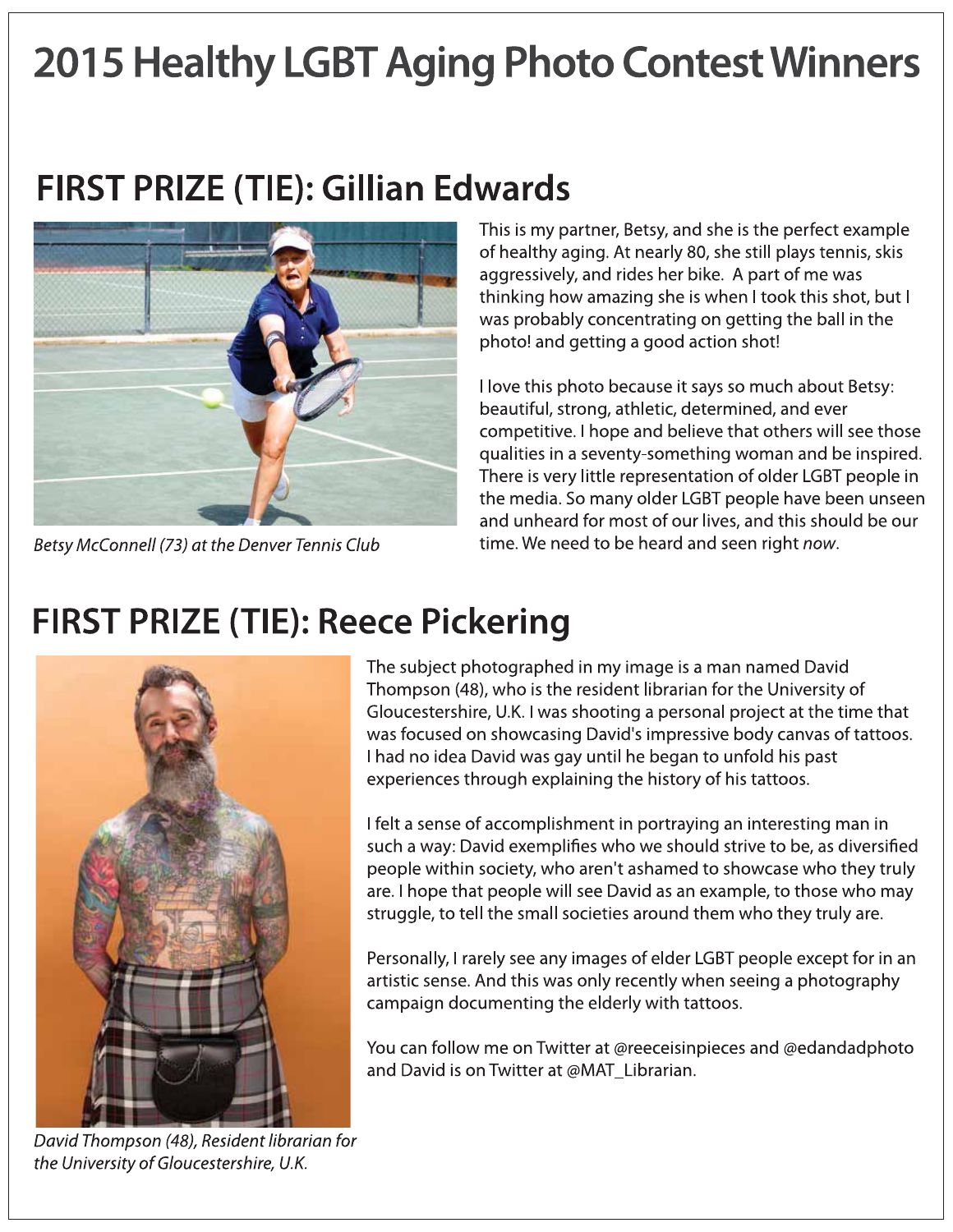# **2015 Healthy LGBT Aging Photo Contest Winners**

#### **RUNNER UP: Marsha Bancroft**



*Marsha Bancroft (77), Vermont Senior Games State Triathlon Championship, Shelburne, Vermont*

A close friend saw an announcement of this photo contest and encouraged me to enter. This picture is a celebration for me, not only for winning but for being healthy and fit enough to compete at the age of 77.

When this picture was taken, I was very excited to win my age group and be eligible for the National Senior Games! There is not enough representation of LGBT older people in the media and you can follow me on Twitter at @MJBancroft.

### **RUNNER UP: Rachelle Lee Schneider**



I have a deep respect for those who came before me and helped pave the way to where we are now. I don't ever want to take my rights, privilege and life for granted. This photograph honors two incredible women. *Kay Lahusen (75) and Barbara Gittings (73) Philadelphia, PA*

Barbara Gittings was one of the original pioneers of gay rights and organized the New York chapter of the Daughters of Bilitis and edited their national magazine, *The Ladder.* She worked closely with Frank Kameny in the 1960s on the first picket lines that brought attention to the ban on employment of gay people by the U.S. Government. Kay Lahusen was the first openly gay American woman photojournalist and contributed to *The Ladder* and helped with founding the original Gay Activists Alliance in 1970.

This photo was shot in front of Philadelphia's Independence Hall in 2005, where they participated in one of the first gay protests ever on July 4th,1965. It shows how, despite and in spite of the struggles they endured, these two never backed down, grew old gracefully, together, and proud of who they were! It illustrates the success story of a love against all odds overcoming all hardships and prevailing.

You can follow me on Twitter at @SpeakingOUT\_rls or on Facebook at facebook.com/SpeakingOUT.rls.